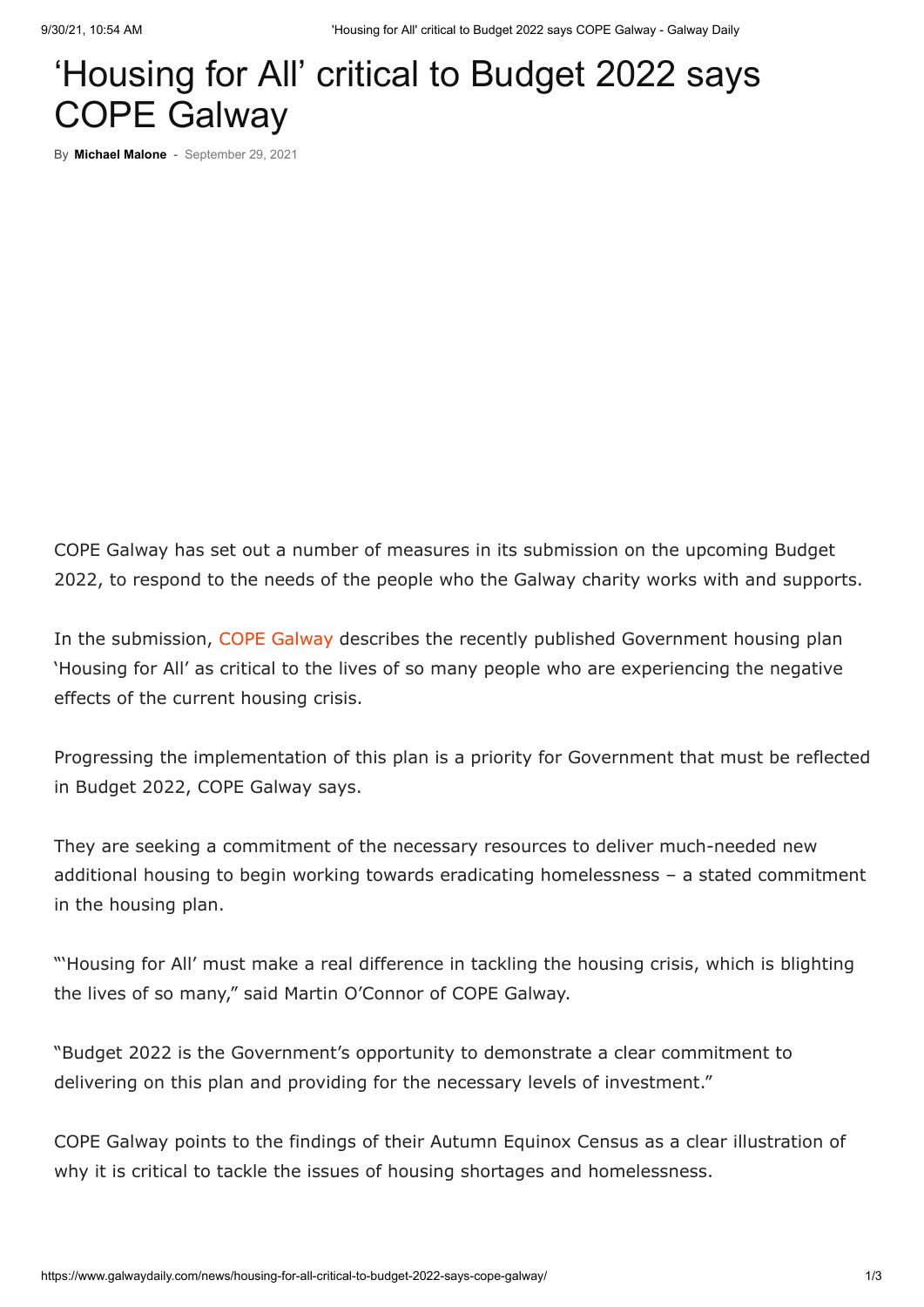They conducted a point-in-time census of the number of people COPE Galway is accommodating through its homeless services over a 24-hour period between Tuesday September 21 and Wednesday 22 2021.

It revealed that on the Tuesday night there were 298 people – men, women and children – living in emergency accommodation provided by COPE Galway, with a further 108 living in transitional accommodation while trying to secure long-term permanent accommodation.

There were also 25 people identified as sleeping rough in Galway City on that night.

"This is a situation that should not go on any longer than is absolutely necessary and despite all of the challenges there are in respect of the new additional housing units being provided, Budget 2022 needs to send out a very clear statement of intent to tackle this situation," said Mr O'Connor.

COPE Galway has proposed a range of other specific measures in its submission to tackle homelessness, including increasing the funding levels available for homelessness prevention, the resourcing of a youth homelessness strategy and the development of a migrant homeless strategy.

COPE Galway is also asking Government to allow for the use of two bedroom units to facilitate the further expansion of the Housing First Programme which currently only permits the use of one-bedroom units, something which is having a limiting effect at a local level in Galway.

COPE Galway's Budget 2022 Submission also highlights the needs of the growing population of older people and challenges faced by many in this demographic. They seek a number of measures to help ensure that older people can continue to live in their own homes.

These include increasing funding for Housing Adaption Grants to the levels they were in 2010 and funding levels for homecare hours and the introduction of a statutory homecare scheme.